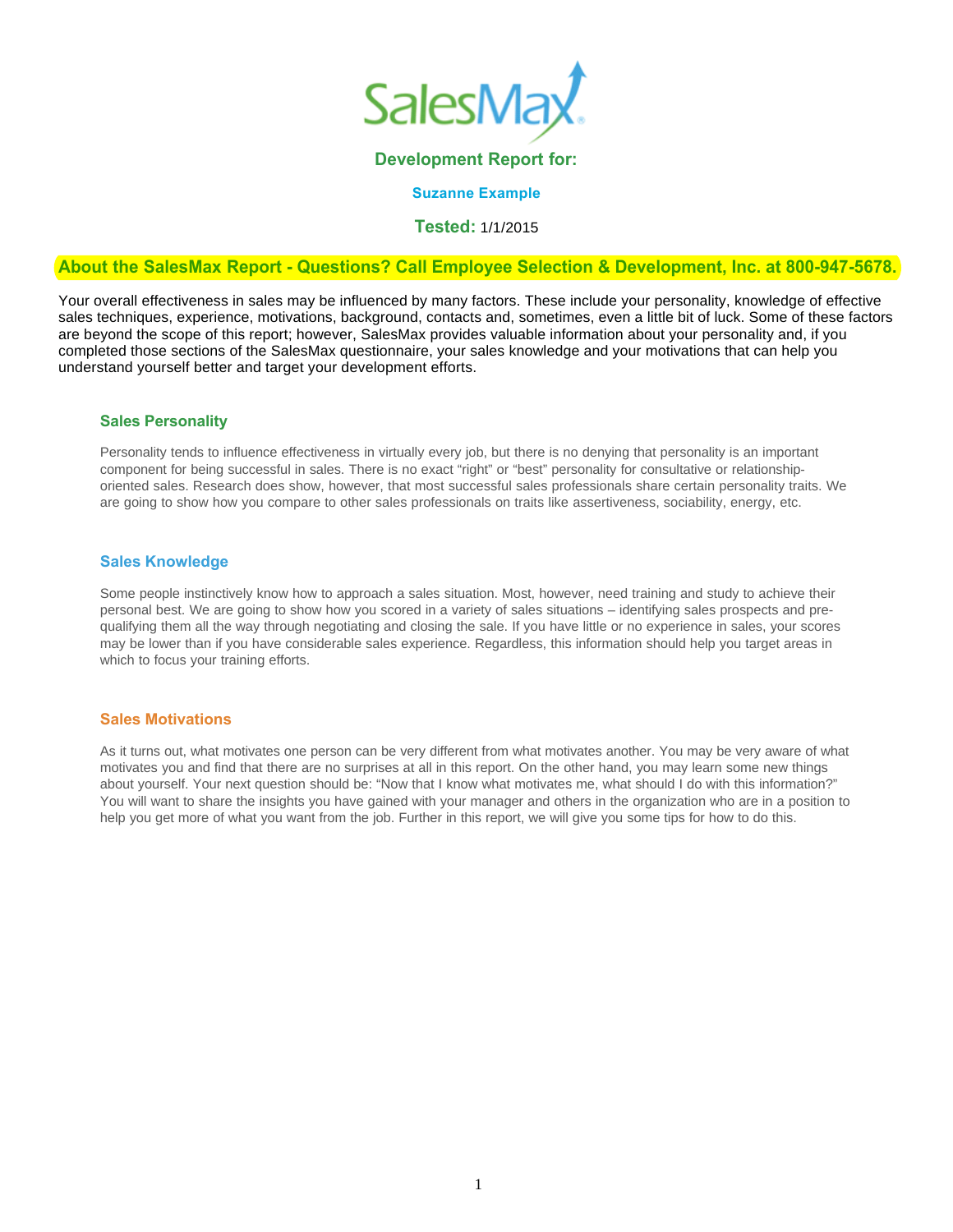# **Who Should See This Report?**

This report has been written for your personal use. We hope it will help you to think about and plan for your future development. You may want to share all or parts of this report with others, especially if you trust their judgment and wisdom, and if they can assist you with development resources or advice. People to consider might include a family member, a current or past manager, a trusted mentor, a Human Resources representative or a career counselor.

# **Overview of Your Development Report**

The first section of this report represents feedback on your SalesMax results. These results will be interpreted in terms of how your personality and abilities may help or hinder your performance in consultative sales. If you completed those sections of the SalesMax questionnaire, you will also receive feedback on six key areas of sales knowledge and the importance of various motivators to you.

Next, specific development suggestions are provided to help you develop in the areas highlighted by SalesMax.

Finally, the last section of the report provides you with a framework for setting goals and creating a development action plan.

# **In reviewing your report, keep the following in mind:**

The sales personality results are based on your self-perceptions and may be influenced by a favorable or unfavorable selfimage. Others may see you differently than you see yourself.

We have compared your scores on the sales knowledge and sales personality portions of the survey to a sales professional norm group. It may be useful to think "compared to most sales professionals" as you read each.

Be careful not to overemphasize specific statements. Instead consider the overall picture and how your assessment results fit with your current job and future aspirations.

Take the time to read and consider the SalesMax Report information:

- Take an open, non-defensive attitude when reviewing the material. Review each section carefully and, as you consider the feedback statements, try to think of specific examples that can confirm if the inferences made by SalesMax do or do not apply to you.
- If you are not sure that a statement in the report describes you, ask someone you feel will give you honest feedback for his or her opinion.
- After reviewing your results, use the Goal Setting section of this report to help you set goals for your development and to construct an action plan for achieving your goals.

Over time, people change. If several years have passed since the date of this report, the results may no longer fit you. Remember, when you completed the SalesMax survey you were at a particular age, stage of development, level of experience, etc. With the passage of time, the characteristics measured by SalesMax may have changed.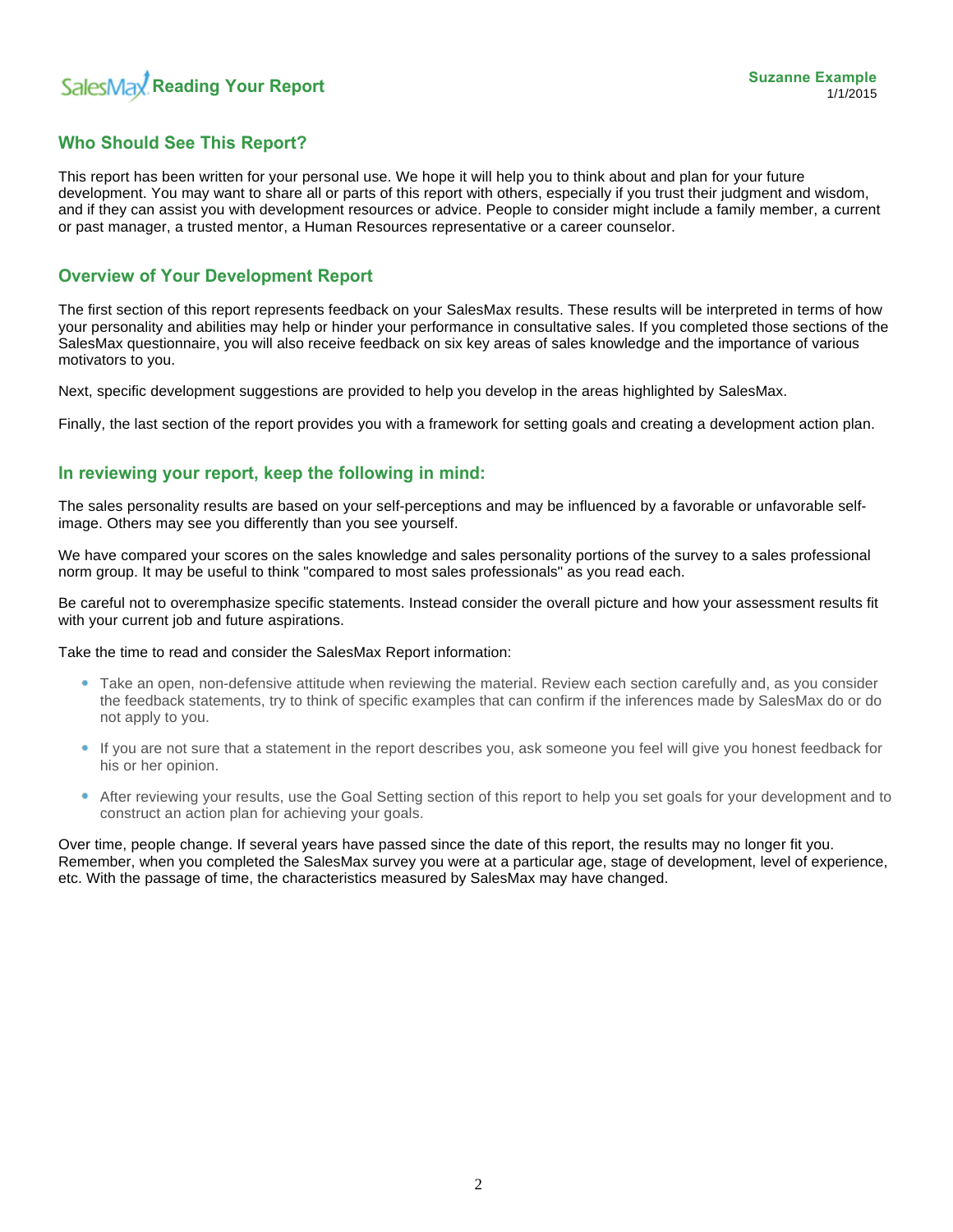# **SalesMay** Profile Interpretation **Contract Example** 5 and the set of the set of the set of the set of the set of the set of the set of the set of the set of the set of the set of the set of the set of the set of the set o

#### **Sales Personality**



The profile is a quick summary which will allow you to see your results compared to our sales norms. The small rectangles indicate your percentile score compared to these norms.

Use these results and the suggestions that follow to develop areas needing improvement or to accentuate your strengths.

#### **Sales Knowledge**

Prospecting/Pre-qualifying First Meeting/First Impressions Probing/Presenting Overcoming Objections Influencing/Convincing Closing



These are your scores on Sales Knowledge.

Use low scores to target training or refresher work you may need.

#### **Sales Motivations**



These scores represent the relative importance of various motivators to you.

Think about what does and what does not motivate you. How can you get more of what you want from the job?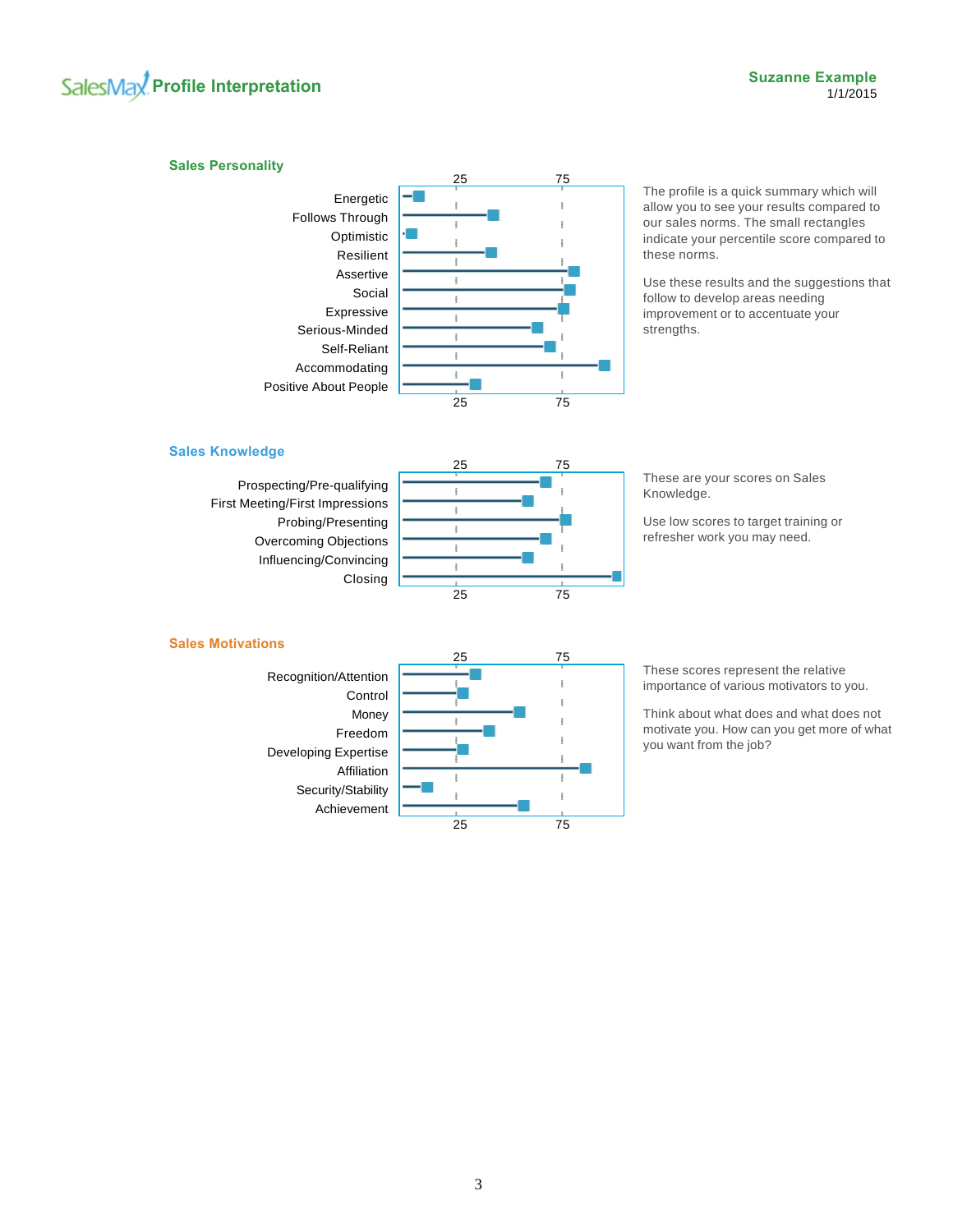# **Personality Factors Linked to Sales Performance:**

Your basic, underlying personality may help  $(+)$  you perform at a high level or may hinder  $(-)$  your effectiveness if you do not manage certain characteristics.

- Your energy level appears to be well below that of the typical successful salesperson. While it is possible to compensate for a slow or methodical work pace by working smarter or being more organized than most other salespeople, a low energy level can be a significant liability. To improve in this area, see the Increasing Your Work Pace suggestion provided later in this report.
- You may be somewhat less dependable about following through on your commitments than the best salespeople. If this is true, consider the Improving Your Follow-Through suggestion provided later in this report.
- You appear to be very negative in your outlook. You may be inclined to worry or become upset more easily than most other sales professionals. To improve in this area, consider the suggestions provided under the heading of Being More Optimistic later in this report.
- $\blacktriangleright$  Not overly thin-skinned about the rejection that inevitably comes as part of sales, you should be able to bounce back from disappointments at an acceptable level. However, if you would like to improve in this area, see the Developing Greater Resilience suggestion provided later in this report.
- You have a confident sales presence and feel comfortable exerting influence. Asking for the sale generally should come easily for you.
- You are outgoing and social by nature. You are apt to be comfortable meeting new people and interacting with clients or customers.
- You are an expressive person who should have little difficulty conveying your thoughts and ideas to customers and others. You should have a free and easy conversational style that can be spontaneous and enthusiastic.
- When it comes to your work, you are serious minded, businesslike, and professional. You generally take the time to make careful decisions and take only measured risks.

# **Personality Factors Not Directly Linked to Sales Performance:**

While the following personality factors have not yet been directly linked to sales performance they may have influence on your overall effectiveness at work.

- You appear to be self-reliant. In most situations, you take initiative and get things done without having to rely on others for encouragement, advice, or guidance.
- $\rightarrow$  You appear to be a very cooperative, accommodating person who will go to considerable effort to get along with other people and meet their needs. (While this is a strength in general, you may sometimes be too agreeable or you may compromise too quickly. See the Overly Accommodating developmental suggestion provided later in this report.)
	- You appear to have a balanced outlook regarding others and their intentions. That is to say, you are neither overly trusting and optimistic, nor negative and distrustful in your view of others.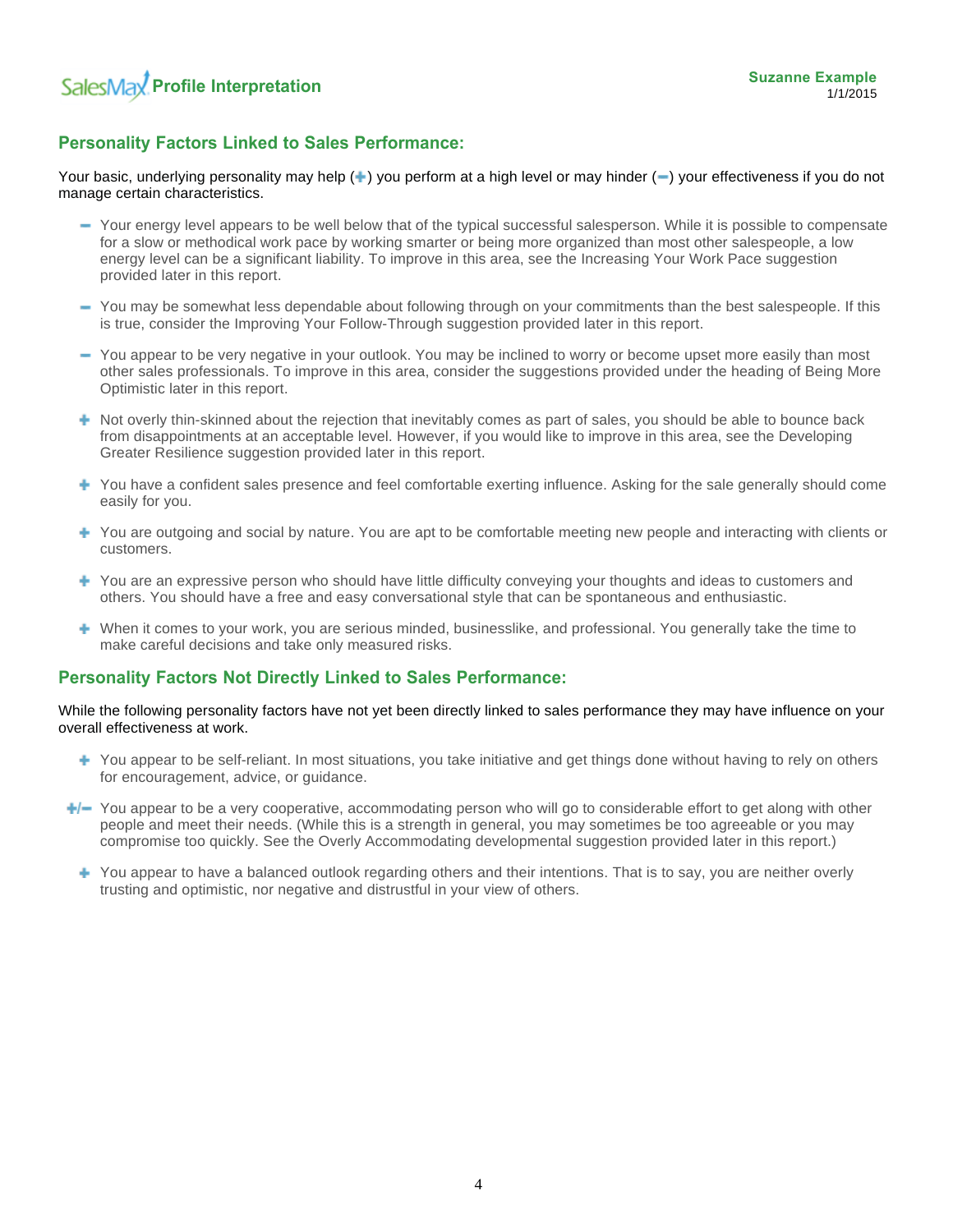# **Sales Knowledge:**

You appear to have a good understanding of effective consultative sales techniques in the following areas:

- $\blacksquare$  Identifying sales prospects and pre-qualifying them.
- **+** Developing a clear understanding of the customer's specific needs.
- **Problem solving and overcoming objections.**
- **+** Negotiating and closing the sale.

*SalesMax identified no strong sales training needs (on all of the scales you scored at least 40 percent correct).*

# **Sales Motivations:**

#### You appear to be most strongly motivated by:

Affiliation – you get great satisfaction from being liked and accepted by others. You tend to prefer work situations where there is significant opportunity to interact with other people in a positive and supportive manner. This is probably part of what attracted you to sales in the first place, but do guard against placing such importance on relationships that meeting sales objectives becomes secondary.

#### The following motivators do not appear to be important to you:

Security and stability – security and a predictable paycheck do not appear to be the most important motivators for you. You may be more of a risk-taker who is willing to take a chance for the potential to achieve the things that are more important to you. Job security and stability often become more important to people at different points in their lives; you may find that they may become more important to you in the future.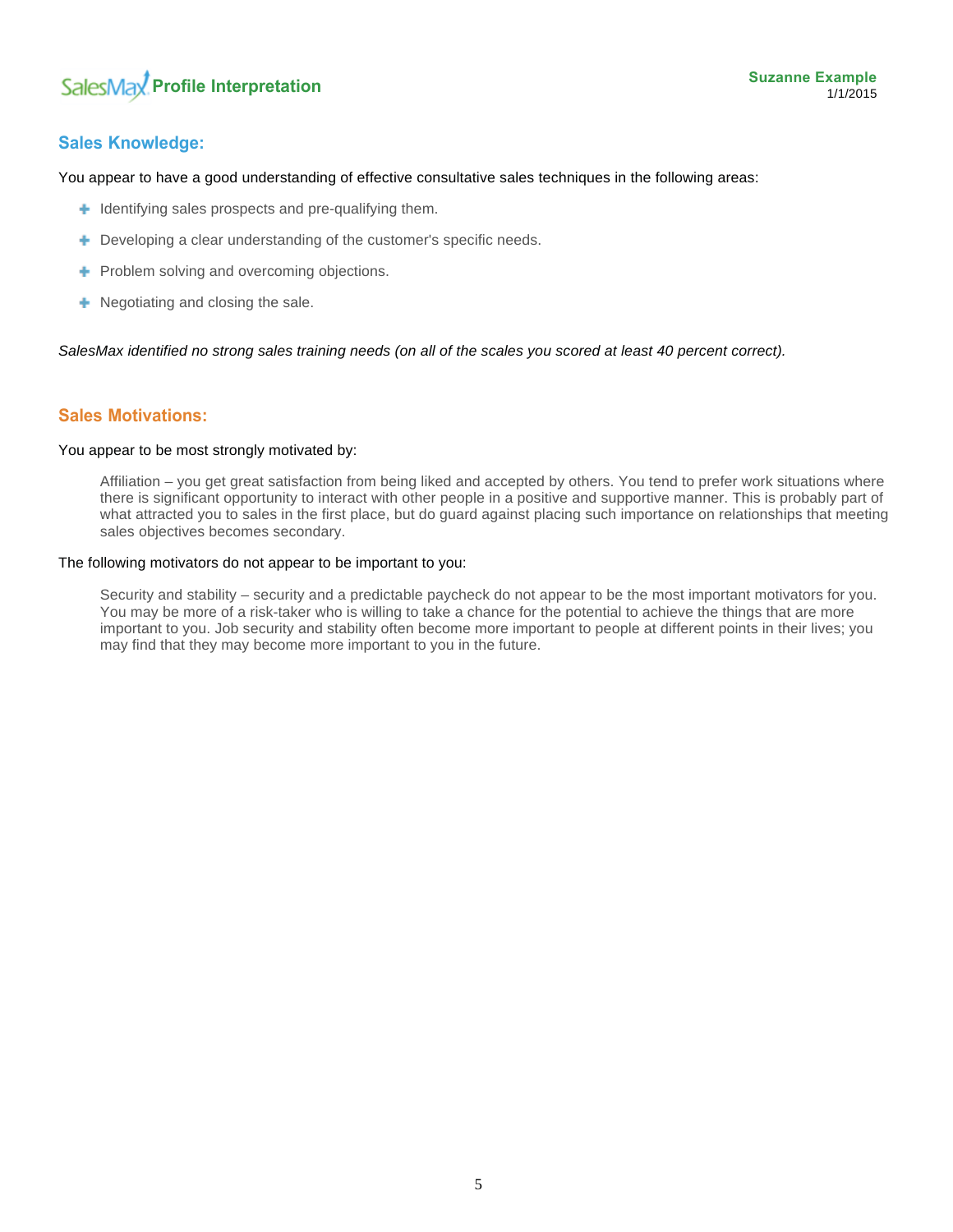# SalesMax<sup>2</sup> Profile Interpretation

This and the following section of your report provide developmental suggestions based on your Personality results and your Sales Knowledge results. These sections are followed by a final section that provides a guide for writing and using a Developmental Action Plan. We hope you will use these resources to become (or to continue to be) a top-level sales professional. We have written personality-based developmental suggestions for you on the following topics:

- Increasing Your Work Pace
- Improving Your Follow-Through
- Being More Optimistic
- **Developing Greater Resilience**
- Guard Against Being Overly Accommodating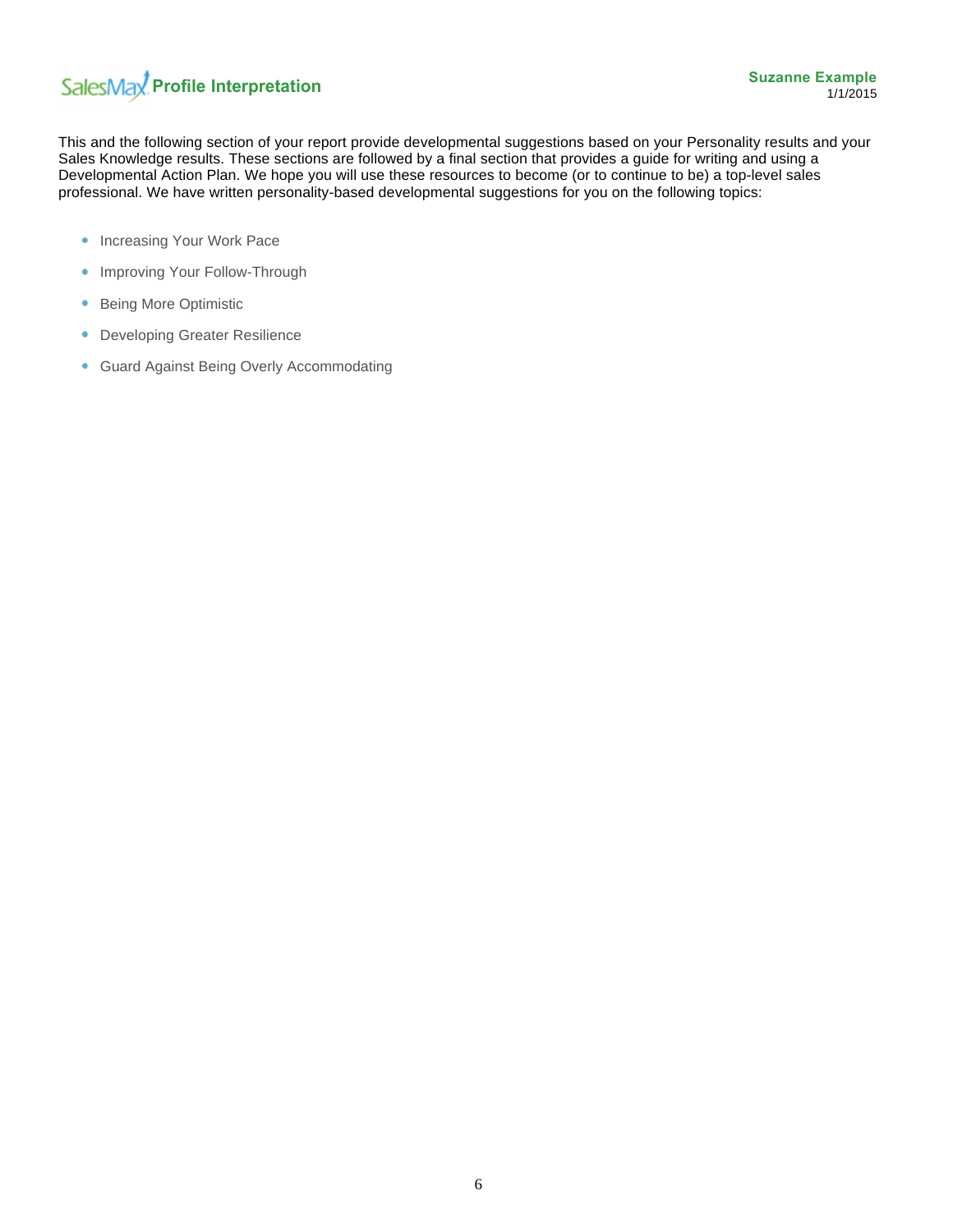# **Increasing Your Work Pace**

A review of your answers to the personality questionnaire suggests that your work style is likely to be much more slow-paced than that of the most successful salespeople. Certainly, there are many paths to productivity and effectiveness, not all of which include moving fast. The reality is, however, that, in sales, the more energy you apply, the better your chances for success. If you find yourself missing important deadlines that you could have met by stretching yourself a little, or not getting as much done as you should, or simply wishing you could be more energetic, consider the following suggestions:

#### *Activities*

Set ambitious, urgent time goals in your work. For example, if you currently call on ten customers a day, push yourself to call on eleven.

The sales cycle for some types of sales can be very lengthy. Set intermediate or check point deadlines to ensure that you continue making progress toward the sale.

Take a look at your schedule of physical exercise and make sure that you are doing some type of exercise on a consistent basis. (Be sure to check with your physician before beginning any exercise program.)

If you suffer from "afternoon fatigue," you may want to watch what you eat for lunch. Dieticians often recommend a small, high protein meal at lunchtime while avoiding alcohol and sugary desserts. Also, try to spend a short amount of time doing light aerobic exercise (for example, walking) during your lunch break. Exercising and practicing relaxation techniques on a regular basis may also increase your energy level.

Be aware that there are many time-wasting events that disrupt our productivity. Use the guidelines below to learn how to handle some common time wasters.

#### **Lack of Objectives, Priorities and Deadlines:**

- Make a list of your goals and objectives at the beginning of each day (a "to do" list).
- Do things you do not enjoy first. After completing some of the difficult tasks or some of the things you do not want to do, reward yourself by allowing yourself to do a part of the job you really enjoy.
- Attempt your highest priority items at your best time of the day. (Morning is usually best.)
- Set firm deadlines for having a job done.

#### **Indecision or Procrastination:**

- Make the decision to get started on something and make a commitment to complete it by "going public" and announcing it to others.
- Reward yourself for persistent effort with short breaks.
- Set short-term goals that lead to longer-term results.

#### **Fatigue:**

- When you find yourself wasting time through daydreaming or other non-productive behavior, take a short break. Get up, walk around, and then go back to work.
- When you are genuinely tired, call it a day. Plan on being productive after you have rested.

#### *Books*

#### Consider reading a book on Time Management:

- **Aligning Strategy and Sales: The Choices, Systems, and Behaviors that Drive Effective Selling** by Frank V. Cespedes, 2014.
- **The 10 Second Sale: Write Emails That help You Sell Smarter, Sell Better, and Sell More** by David Traub, 2015.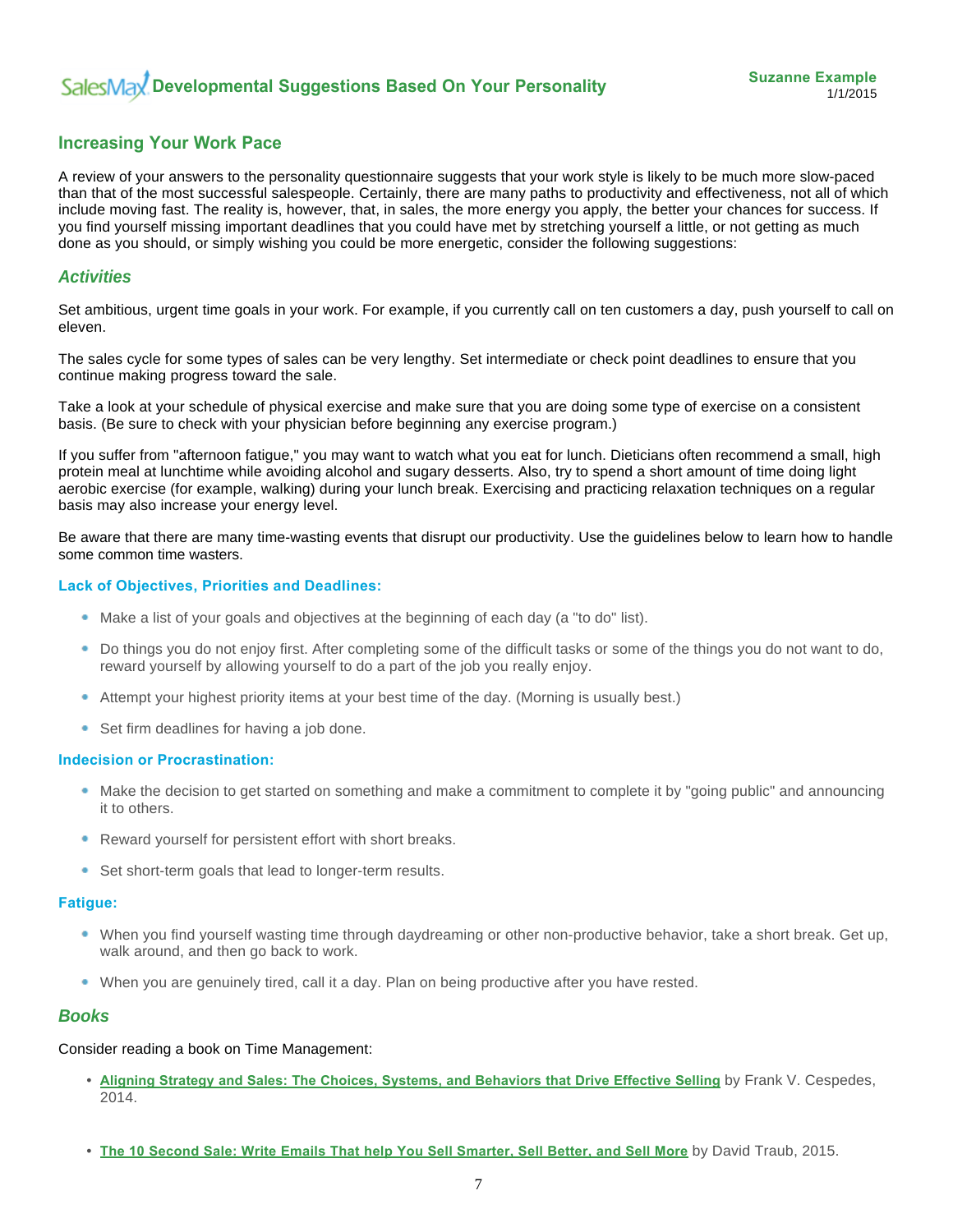- **Mojo: How to Get It, How to Keep It, How to Get It Back if You Lose It** by Marshall Goldsmith, 2010.
- **The Power of Full Engagement: Managing Energy, Not Time, Is the Key to High Performance and Personal Renewal** by Jim Loehr & Tony Schwartz, 2004.

Read a book on Procrastination or Indecisiveness such as:

- **The Now Habit: A Strategic Program for Overcoming Procrastination and Enjoying Guilt-Free Play** by Neil Fiore, 2007.
- **Self-Discipline In 10 Days, How To Go From Thinking To Doing** by Theodore Bryant, 2004.
- **18 Minutes: Find Your Focus, Master Distraction, and Get the Right Things Done** by Peter Bergman, 2011.

There are many good books on Health and Fitness. Some of these include:

- **Be Bold and Win the Sale: Get Out of Your Comfort Zone and Boost Your Performance** by Jeff Shore, 2013.
- **Full Throttle: 122 Strategies to Supercharge Your Performance at Work** by Gregg M. Steinberg, 2009.
- **Power, Passion and Purpose: 7 Steps to Energizing Your Life** by Ann Nichols Roulac, 2006.
- **All-Day Energy: 100 Ways to Boost Your Energy ... Now!** by Syd Hoffman, 2012.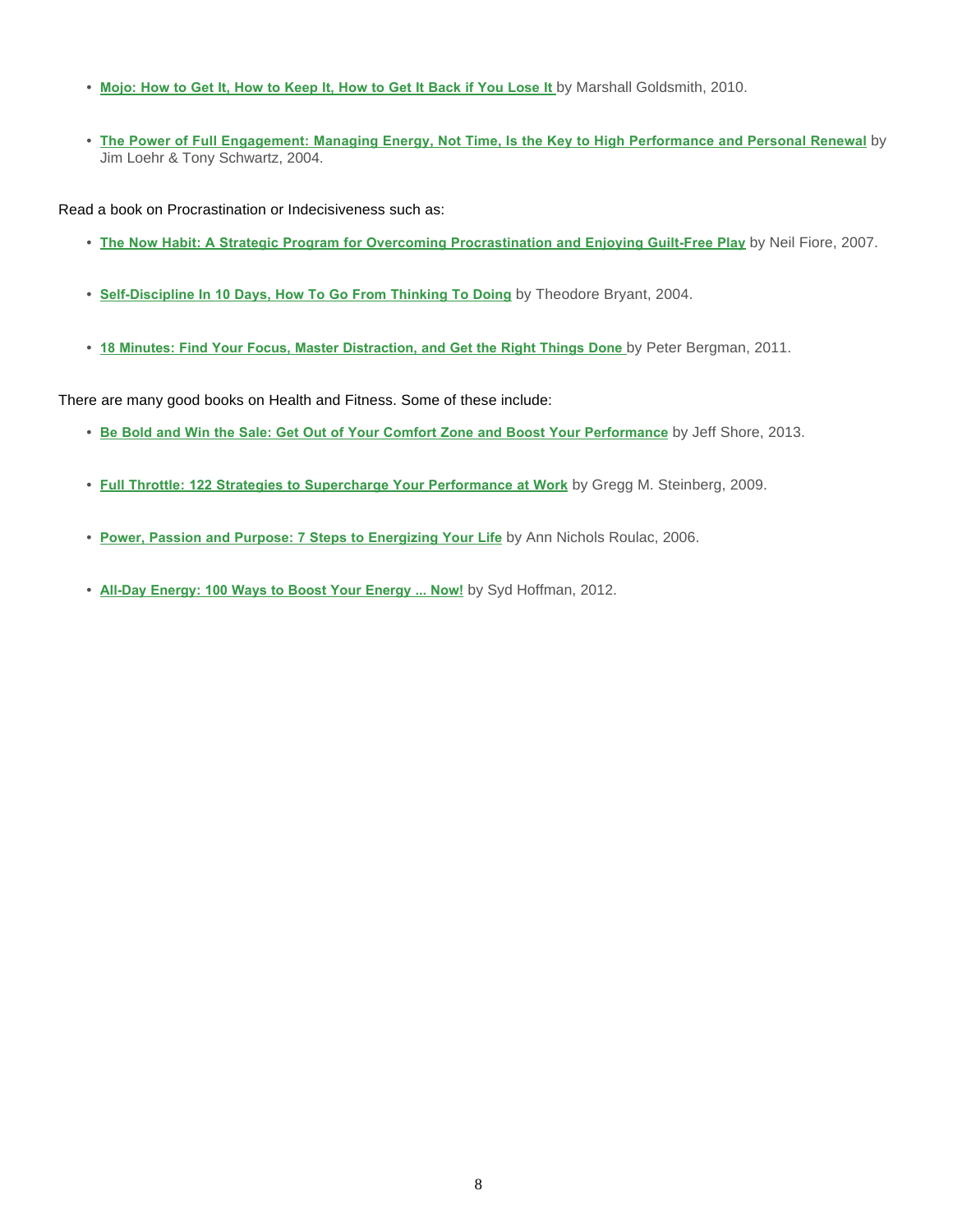# **Improving Your Follow-Through**

Your responses to the assessment suggest that, while your intentions may be good, you may not always complete the tasks that you start or consistently deliver what you promised. It may be that you commit to doing too much or fail to focus on key priorities. At times, this may hinder your performance or the performance of others who are depending on you. If this is true for you, consider the following suggestions.

## *Activities*

Organization skills can help you manage your productivity. Take 10 minutes at the end of each workday (or first thing in the morning) to make a list of what you will be doing the next day. Prioritize your activities and focus on the high priority tasks first.

Make sure that you keep track of deadlines. Use a calendar, your computer or a personal digital assistant (PDA) to remind yourself of important deadlines. Set interim deadlines to ensure that you are progressing on tasks that may lead to sales in the future.

Make every attempt to finish what you start. If you find that you have committed to more than you can complete on time, focus on the most important tasks and set or ask for revised deadlines for the others. Be sure to consider how your task completion schedule will affect other people and give higher priority to those tasks that will unblock their work. Always inform those people affected if you expect to miss a deadline, and try to inform them as early as you can.

Try to avoid over committing yourself. Do not agree to do something you cannot deliver on time. Be honest with yourself and with others. Everyone is busy, and most people understand that there is only so much you can do.

When you complete a sale, make sure all the paperwork is completed, and you have made all the arrangements necessary on your end for a smooth delivery of a product or service. Set a reminder on your calendar to ensure you close the loop with others.

#### *Books*

Consider reading one or more of the following books:

- **The Follow-Through Factor: Getting from Doubt to Done** by Gene C. Hayden, 2010.
- **Sales: Sales Strategies The Top 100 Best Ways to Increase Sales (Sales, Sales Strategies, Sales Techniques, Sales...)** by Ace McCloud, 2015.
- **The 25 Best Time Management Tools & Techniques: How to Get More Done Without Driving Yourself Crazy** by Pamela Dodd and Doug Sundheim, 2005.
- **The 7 Habits of Highly Effective People: Powerful Lessons in Personal Change** by Stephen R. Covey, 2007.
- **Ready for Anything (Electronic Book)** by David Allen, 2007.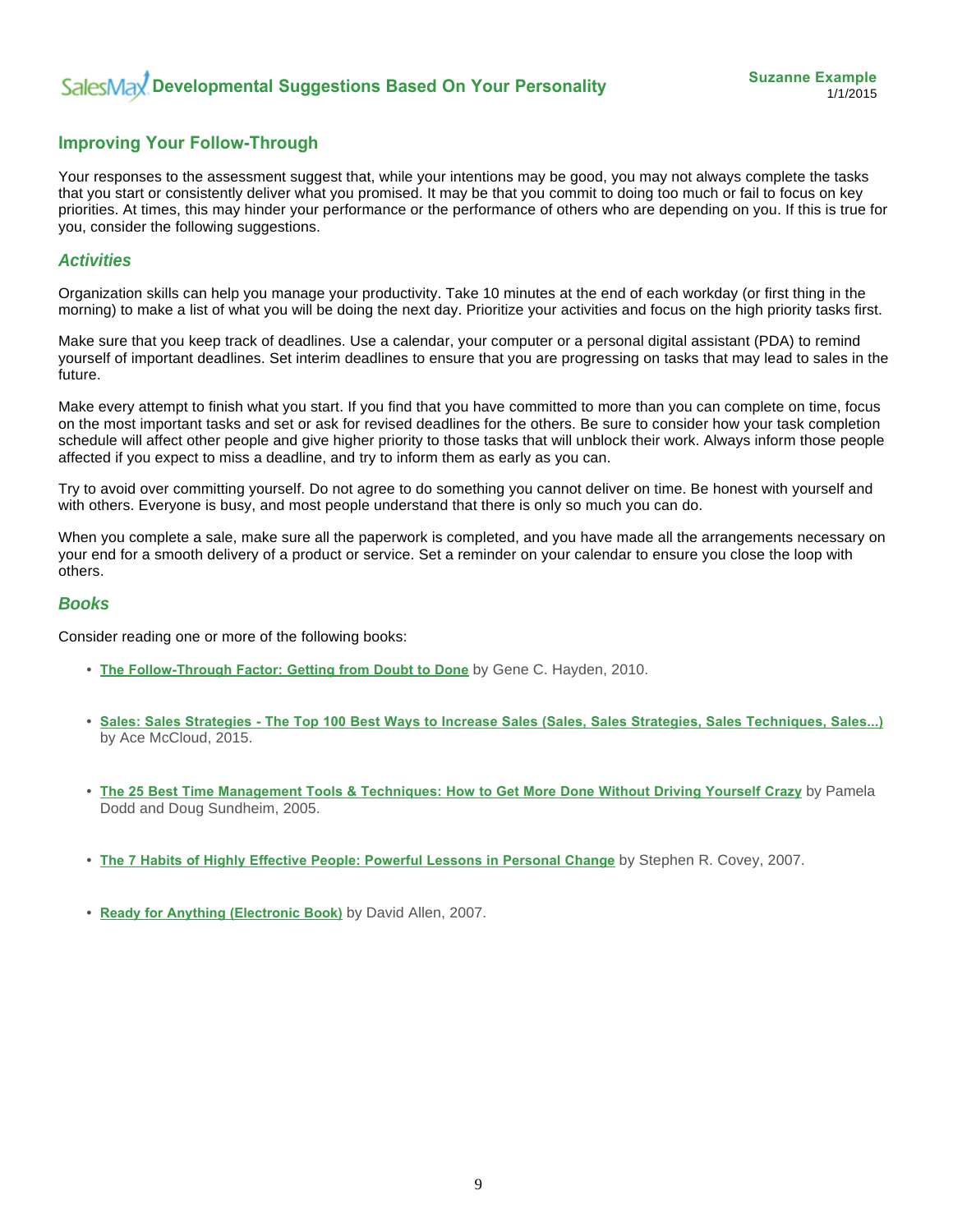# **Being More Optimistic**

Your responses to the personality questionnaire suggest that you are pessimistic in your outlook. You may tend to worry and have periods when your work morale is low. If this is true, the following suggestions may be useful to you in developing a more positive outlook.

# *Activities*

Develop a personal strategy for constructively handling your feelings. No one strategy works for everyone. Below are a few methods that many people have used to successfully manage their feelings. One or a combination of these control strategies may work for you. Decide which are most comfortable for you and try one or more for at least one week on a consistent basis. It will take some practice before you see results. Do not give up.

#### **Letter Writing:**

If you feel upset (or angry) with someone, try writing the person a letter you never send. Many people find that they can better understand their own feelings by trying to communicate in this more formal and thoughtful manner. Also, it will allow you to vent your feelings without producing a counterproductive outcome. DO NOT send the letter. Tear it up instead.

#### **Avoid Negative Self-Talk:**

If you find self-defeating phrases (e.g. "This is terrible, " "I always mess things", etc.) come quickly to you when you are upset, try Thought Stopping. Think loudly "Stop! Stop!" Immediately replace the destructive train of thought with more appropriate, problem solving thoughts like:

- "Why is this so upsetting?"
- "What can I control, and what is beyond my control?"
- ٠ "What are my options?"
- "What steps will I take?"

By doing this you are well on your way to rational thinking even during periods of turmoil.

# **Do positive, fun things:**

Many times, becoming active and involved in things that you enjoy can counteract negative feelings. Such things can include reading a favorite book or author, going to a movie, calling a friend, or engaging in some type of physical exercise. Also, it often helps to take time out to indulge yourself in a hobby or special activity such as taking a walk, playing golf or a vigorous workout.

#### *Books*

Reading a book in the area of personal adaptation or stress management may be useful. There are many available in most bookstores, usually in a Self-Help or Psychology section. Some which we can recommend include:

- **How to Stop Worrying and Start Living** by Dale Carnegie, 2004.
- **Learned Optimism: How to Change Your Mind and Your Life** by Martin Seligman, 2006.
- **The Power of Positive Thinking** by Dr. Norman Vincent Peale, 2007.
- **Train Your Brain to Get Happy: The Simple Program That Primes Your Grey Cells for Joy, Optimism, and Serenity** by Teresa Aubele Ph.D, Stan Wenck Ph.D and Susan Reynolds, 2011.
- **The 7 Habits of Highly Effective People: Powerful Lessons in Personal Change** by Stephen R. Covey, 2007.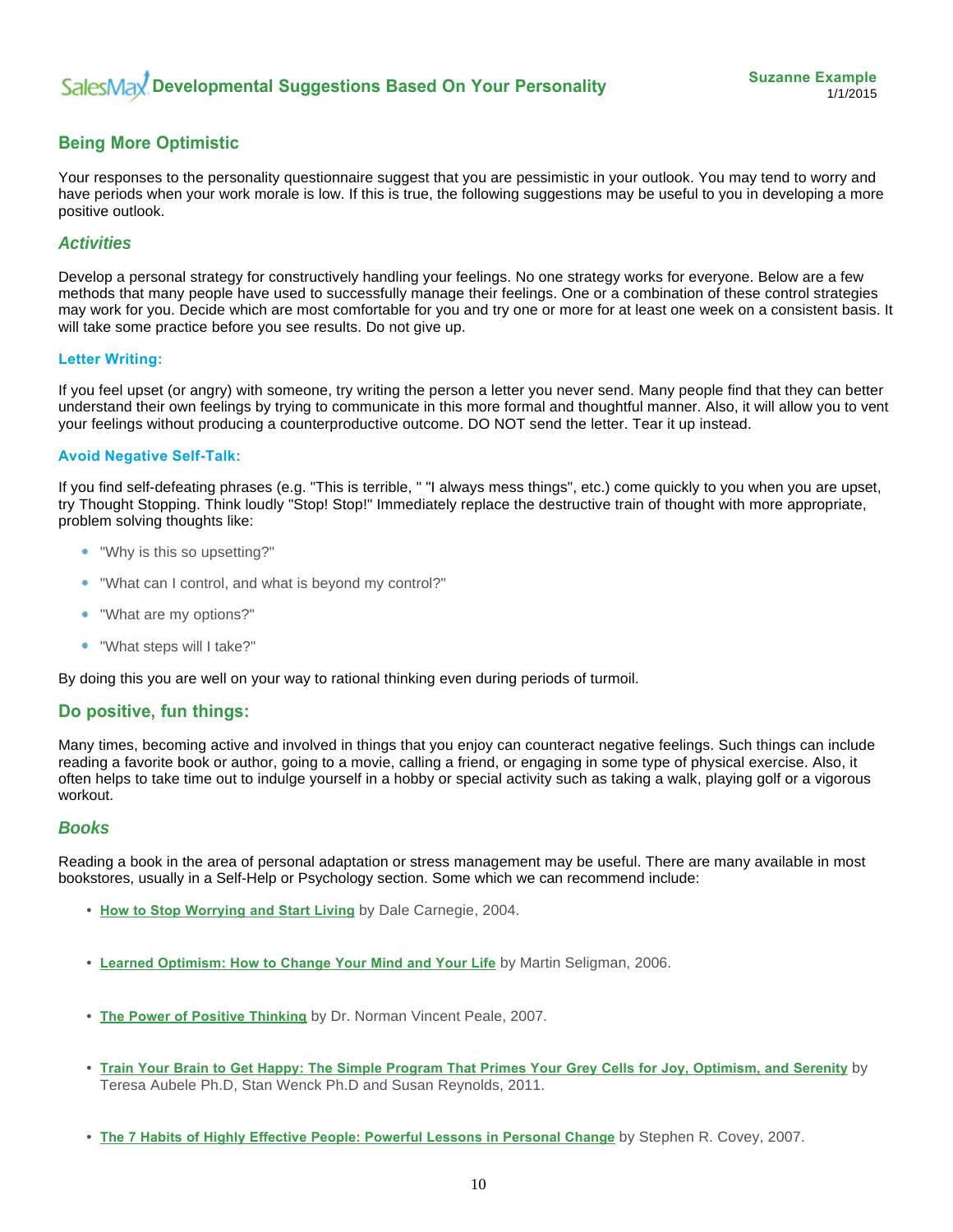# **Developing Greater Resilience**

The assessment results suggest that you may take rejection and negative feedback somewhat more personally than top performing salespeople. If this is true, consider the following suggestions to help you become more thick-skinned.

#### *Activities*

Difficulties and stress are part of every job. Sales jobs tend to have more rejection than some other types of work; try to accept the rejection without losing your motivation.

Develop a sense of humor about the realities of a sales job. This will help you cope better when you lose that big sale.

When faced with a difficult or failed sales call, treat it as a learning opportunity. Ask yourself what you can learn and imagine doing better the next time.

Expect good outcomes, and then have the persistence and determination to keep working at something until you are successful.

#### *Books*

Reading a book in the area of resilience or criticism tolerance may be useful. There are many available in most bookstores, usually in a Self-Help or Psychology section. Some that we can recommend include:

- **The Resiliency Advantage: Master Change, Thrive Under Pressure, and Bounce Back from Setbacks** by Al Siebert, 2005.
- **Mental Resilience: The Power of Clarity: How to Develop the Focus of a Warrior and the Peace of a Monk** by Kamal Sarma, 2008.
- **Learned Optimism: How to Change Your Mind and Your Life** by Martin E.P. Seligman, 2006.
- **Resilience: How to Navigate Life's Curves (Positive Psychology News)** by Kathryn Britton, Senia Maymin, Kevin Gillespie and Eleanor Chin, 2009.
- **Happiness at Work: Be Resilient, Motivated, and Successful No Matter What** by Srikumar S. Rao, 2010.
- **The 7 Habits of Highly Effective People: Powerful Lessons in Personal Change** by Stephen R. Covey, 2007.
- **The Power of Positive Thinking** by Dr. Norman Vincent Peale, 2007.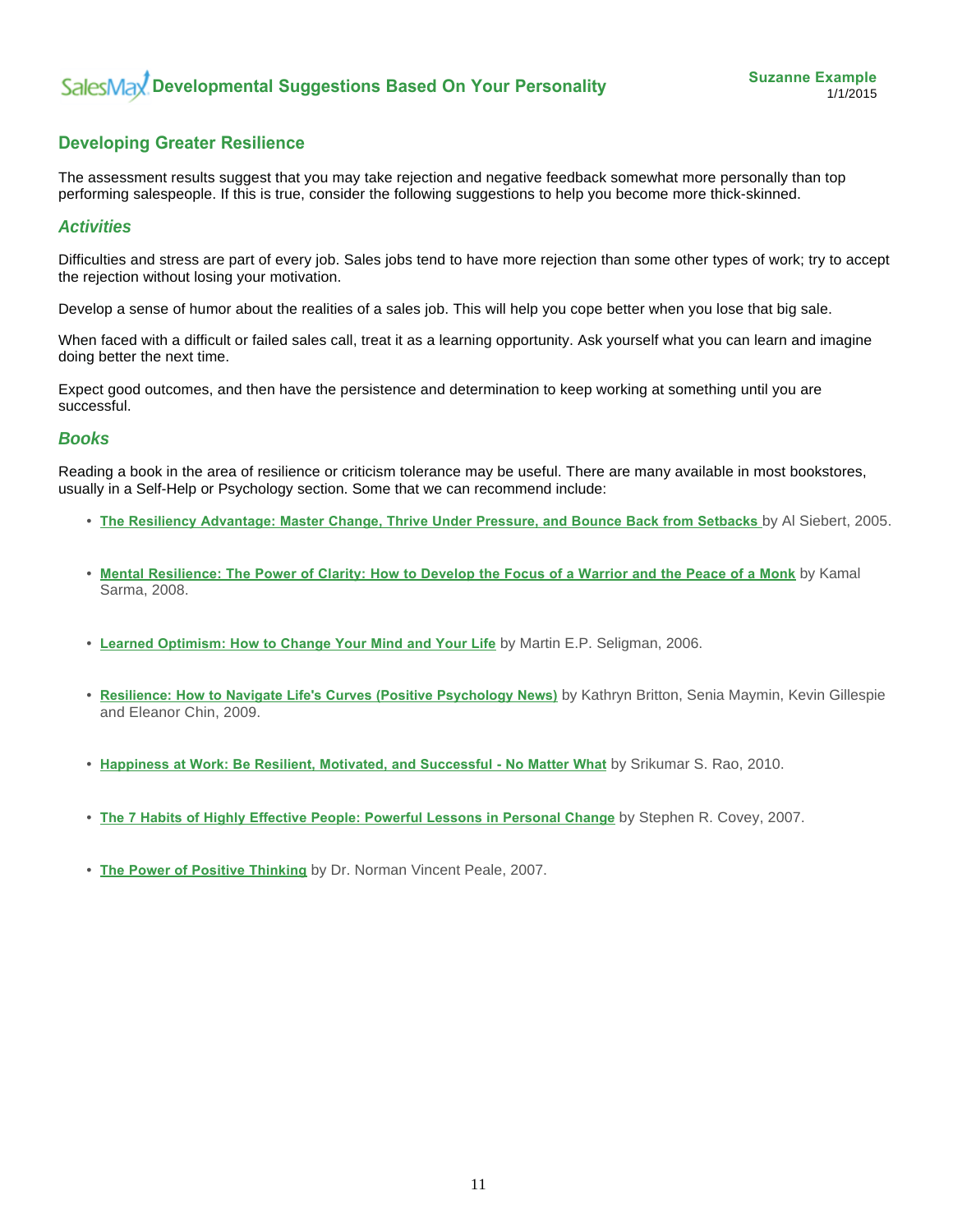# **Guard Against Being Overly Accommodating**

You describe yourself as a very accommodating and agreeable person. People probably respond well to your cooperative style and your interest in maintaining amiable relationships. This is a strength in many circumstances but may be a weakness in others. For example, if you are overly concerned about what others think of you and with pleasing people, you may be unwilling to negotiate for the most favorable terms, a fair price, etc. If you want to moderate this tendency, consider the following suggestions.

## *Activities*

Accept the fact that you will not be able to keep everyone happy all of the time. Have a clear idea of your company's values and mission: be willing to act consistently with those values, even when others may disagree.

Be alert for situations where you are avoiding difficult discussions or compromising too quickly.

Consider attending a formal negotiations course such as those offered by the American Management Association.

#### *Books*

Consider reading a book on conflict resolution:

- **The Power of Positive Confrontation: The Skills You Need to Know to Handle Conflicts at Work, Home, and in Life** by Barbara Pachter & Susan Magee, 2001.
- **Resolving Conflicts at Work: Ten Strategies for Everyone on the Job** by Kenneth Cloke and Joan Goldmsith, 2011.
- **Bargaining for Advantage: Negotiation Strategies for Reasonable People** by G. Richard Shell, 2006.

Read about Influencing and Convincing:

- **Influencing and Collaborating for Results (Leading from the Center)** by Duke Corporate Education, 2005.
- **Increase Your Influence at Work** by Richard A. Luecke and Perry McIntosh, 2011.
- **Be Bold and Win the Sale: Get Out of Your Comfort Zone and Boost Your Performance** by Jeff Shore, 2013.

Read a book on win-win negotiations:

- **Getting Past No: Negotiating Your Way From Confrontation to Cooperation** by William Ury, 1993.
- **Getting More: How to Negotiate to Achieve Your Goals in the Real World** by Stuart Diamond, 2010.
- **The One Minute Negotiator: Simple Steps to Reach Better Agreements** by Don Hutson, George Lucas, and Ken Blanchard, 2010.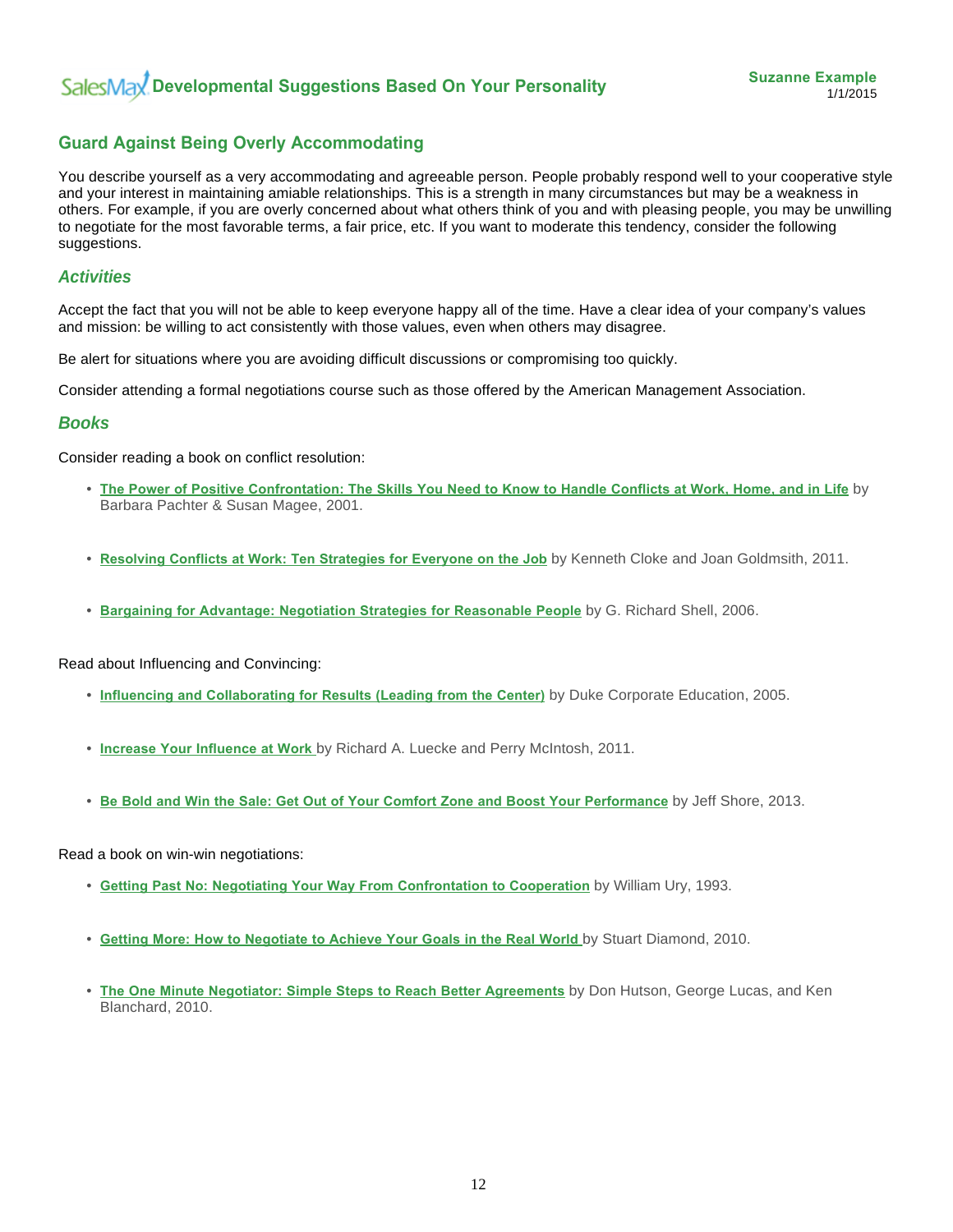# SalesMax Developmental Suggestions Based On Your Sales Knowledge

Regardless if you are a newcomer to the sales profession or if you are an experienced pro who has extensive sales training, you should never stop improving your sales technique. Make a habit of regularly refreshing your knowledge throughout your sales career. The best sources for improving your knowledge and technique are usually those that have been tailored to your industry and your organization. Look first to company-sponsored training programs offered by your internal training department or external providers. In many cases, your SalesMax distributor can provide excellent training and other resources to assist you. If these resources are not available, consider the following general resources provided on this page, or, if you scored low on one or more of the measured Sales Knowledge dimensions, consider the targeted resources we have provided on the following pages.

# **General Resources For Improving Your Sales Knowledge**

#### *Books:*

- **To Sell Is Human: The Surprising Truth About Moving Others** by Daniel H. Pink, 2013.
- **The New Strategic Selling: The Unique Sales System Proven Successful by the World's Best Companies, Revised and Updated for the 21st Century** by Stephen E. Heiman & Diane Sanchez, 2005.
- **The Ultimate Sales Machine: Turbocharge Your Business with Relentless Focus on 12 Key Strategies** by Jay Conrad Levinson and Michael Gerber, 2008.
- **The Sales Bible: The Ultimate Sales Resource, New Edition** by Jeffrey H. Gitomer, 2008.
- **Selling to the C-Suite: What Every Executive Wants You to Know About Successfully Selling to the Top** by Dr. Stephen J. Bistritz, 2009.
- **The Challenger Sale: Taking Control of the Customer Conversation** by Matthew Dixon and Brent Adamson, 2011.
- **Mastering the Complex Sale: How to Compete and Win When the Stakes are High!** by Jeff Thull, 2010.
- **Customer Centered Selling: Sales Techniques for a New World Economy** by Robert L. Joiles, 2009.
- **CustomerCentric Selling, Second Edition** by Michael T. Bosworth, John R. Holland and Frank Visgatis, 2009.
- The New Solution Selling: The Revolutionary Sales Process That is Changing the Way People Sell by Keith M. Eades, 2003.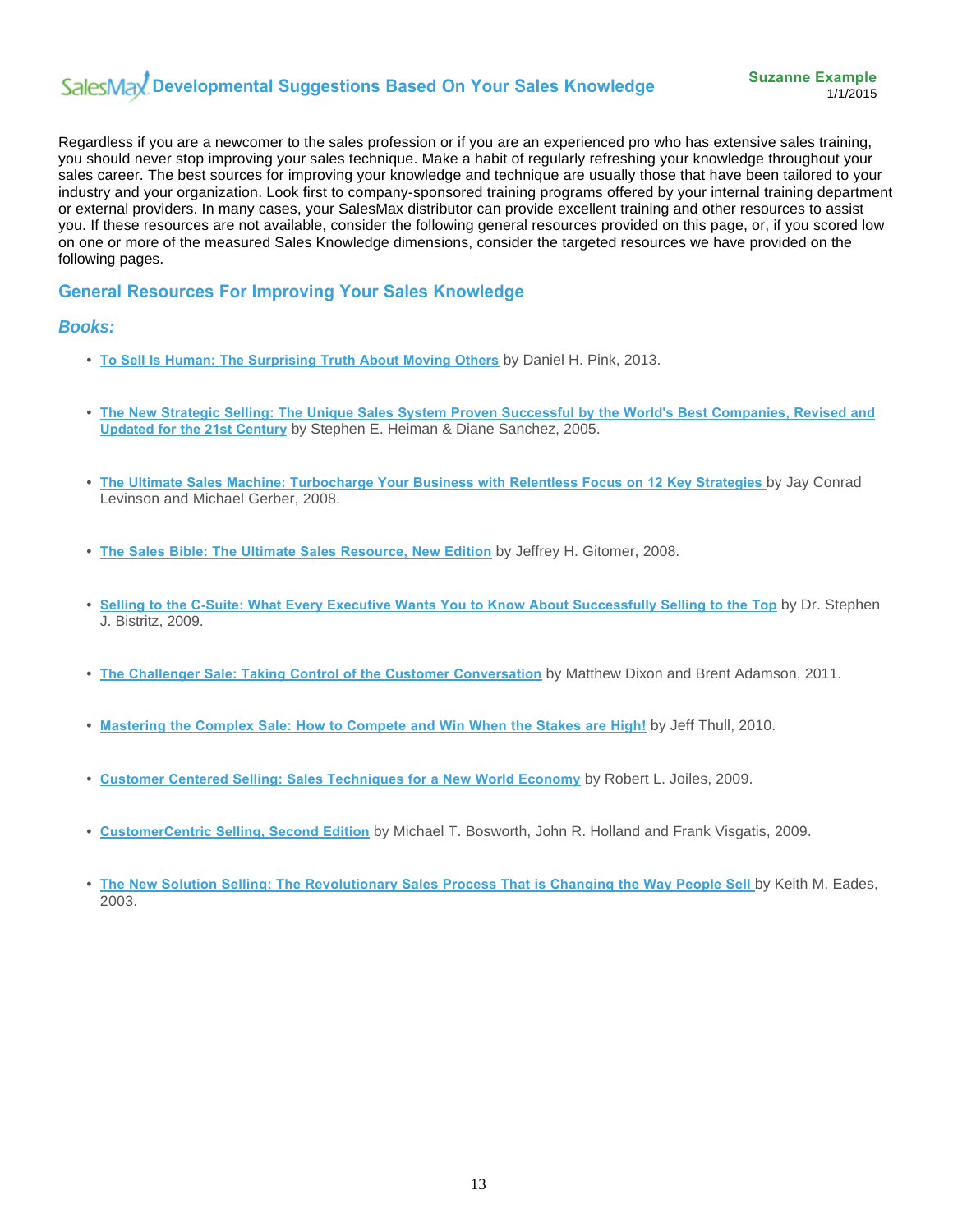# *Now let's put it all together . . .*

If you are like most salespeople, SalesMax pointed out some areas of strength and also some areas of potential weakness. After you have thought about your SalesMax feedback and developmental suggestions (and, perhaps, after you have had a chance to discuss them with someone you respect), write a developmental plan.

# **Building On Strengths**

Start first by recognizing your strengths and thinking about how you can build upon them to be effective in your job. Your SalesMax results can help you to highlight these areas.

- 1. Review your SalesMax feedback for potential strengths.
- 2. List those parts of your personality, knowledge and motivations that enable you to do your current job well and could help you to be successful in the future.
- 3. Next to each, list how this strength contributes to your job success and how you could use this asset more effectively in the future.

# **Recognizing Areas for Improvement**

The second part of development involves improving your weaknesses. Remember that all of us have weaknesses as well as strengths; the key is to recognize them so that you can improve.

- 1. Review your feedback and developmental suggestions to identify areas for improvement.
- 2. List those 2-3 aspects of your personality, knowledge or motivations that most hinder your job performance.
- 3. Next to each, explain how this has limited your success.
- 4. For each, list the action steps you will take in the next six months to improve in this area.

#### **Implementation**

The best advice we can give you in implementing your development plan is to start NOW. Today, after completing your plan, you are motivated; tomorrow, as your work and personal life intrude, you will be distracted. Take action TODAY.

- Schedule a meeting with your manager, coach or mentor to review your plan and refine it based on their good advice.
- **Enroll in the necessary courses and training.**
- Visit the library or local bookstore or use the on-line links provided in this report to obtain books, CD's or audiotapes.
- Sign up for a seminar or some other type of training. ۰
- Make a list of other on-the-job activities you will begin this week.

#### Remember that you are ultimately responsible for making the change. As you continue your development process keep the following in mind:

- **Do not give up. Commit to pursuing your goals and persist in your efforts.**
- ۰ Review your action plan often to ensure that you are on the right path and working to achieve your goals within your time frame.
- Reward yourself when you meet your goals and desired outcomes.
- Continuous improvement is the key to self-development. Once you have achieved the goals in this action plan, reassess ٠ your situation, review your results, set new goals, and continue on your path of growth and self-improvement.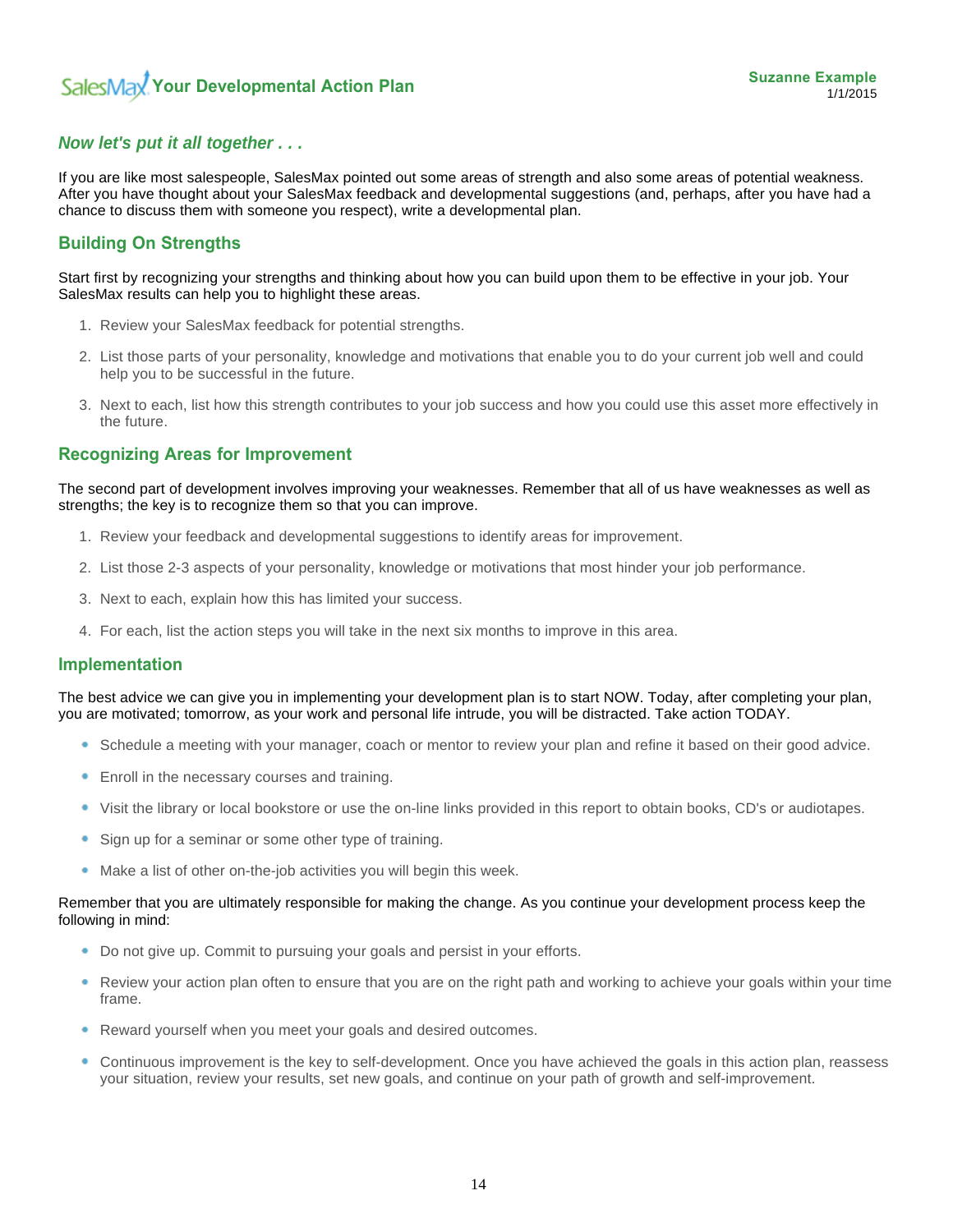# SalesMax<sup>t</sup> My Plan for Building on Strengths

|    | <b>Strength</b> | <b>Contribution to My Success</b> |
|----|-----------------|-----------------------------------|
| 1. |                 |                                   |
| 2. |                 |                                   |
| 3. |                 |                                   |
| 4. |                 |                                   |